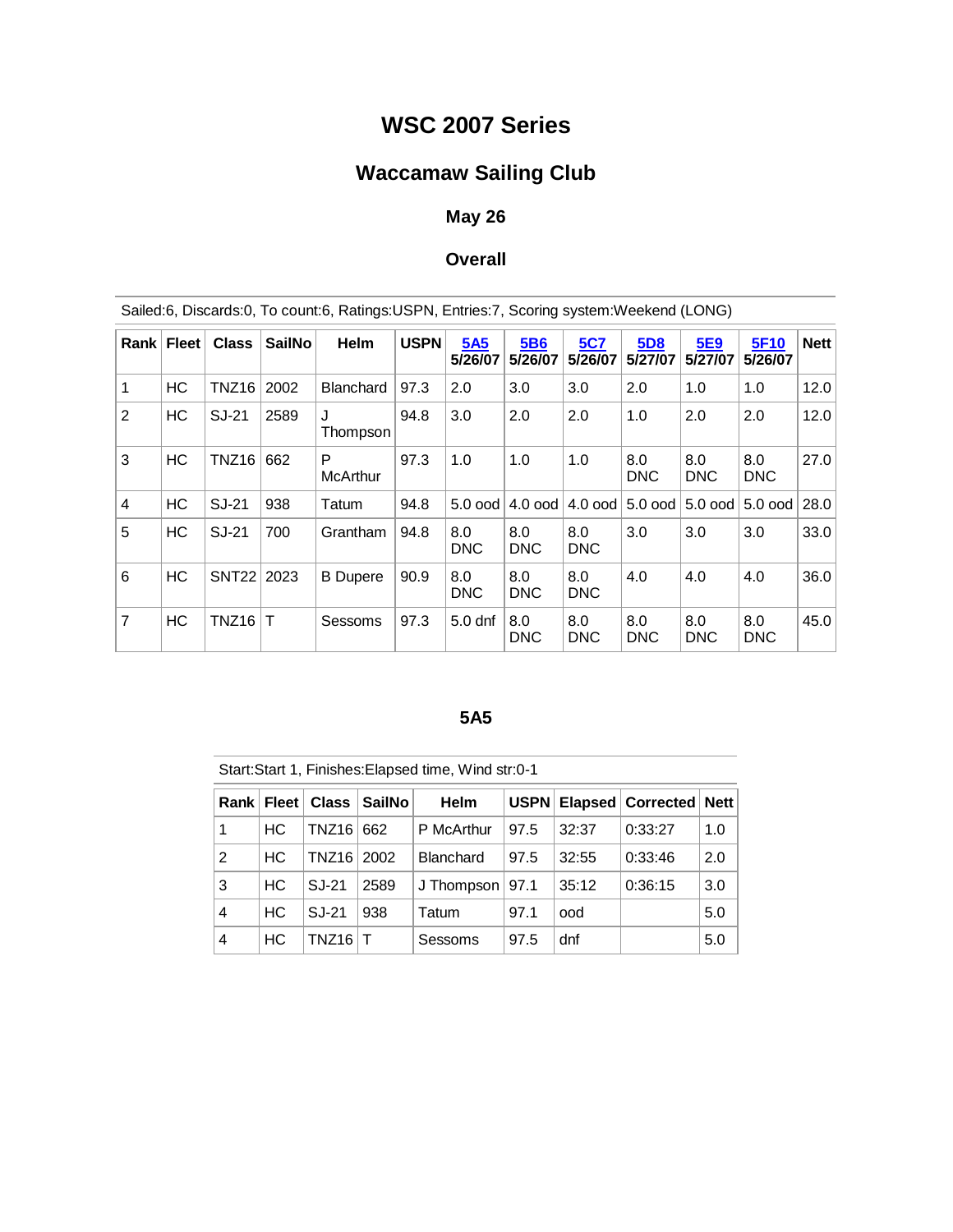Start:Start 1, Finishes:Elapsed time, Wind str:2-3

|   |     | Rank   Fleet   Class   SailNo |      | <b>Helm</b>        |      |       | USPN   Elapsed   Corrected   Nett |     |
|---|-----|-------------------------------|------|--------------------|------|-------|-----------------------------------|-----|
| 1 | HC. | TNZ16 662                     |      | P McArthur         | 97   | 14:23 | 0:14:50                           | 1.0 |
| 2 | HC  | SJ-21                         | 2589 | J Thompson $ 95.0$ |      | 15:53 | 0:16:43                           | 2.0 |
| 3 | HC. | TNZ16 2002                    |      | <b>Blanchard</b>   | 97   | 16:58 | 0:17:29                           | 3.0 |
| 4 | HC. | SJ-21                         | 938  | Tatum              | 95.0 | ood   |                                   | 4.0 |

#### **5C7**

Start:Start 1, Finishes:Elapsed time, Wind str:2-3

|            |     |            | Rank Fleet Class SailNo | Helm               |      |       | USPN   Elapsed   Corrected   Nett |     |
|------------|-----|------------|-------------------------|--------------------|------|-------|-----------------------------------|-----|
|            | HC. | TNZ16 662  |                         | P McArthur         | 97   | 14:47 | 0:15:14                           | 1.0 |
| 2          | HC. | SJ-21      | 2589                    | J Thompson $ 95.0$ |      | 16:29 | 0:17:21                           | 2.0 |
| $\sqrt{3}$ | HC. | TNZ16 2002 |                         | <b>Blanchard</b>   | 97   | 16:58 | 0:17:29                           | 3.0 |
| 4          | HC. | SJ-21      | 938                     | Tatum              | 95.0 | ood   |                                   | 4.0 |

#### **5D8**

Start:Start 1, Finishes:Elapsed time, Wind str:0-1

|   | Rank   Fleet | <b>Class</b> | <b>SailNo</b> | <b>Helm</b>       |      |       | USPN   Elapsed   Corrected   Nett |     |
|---|--------------|--------------|---------------|-------------------|------|-------|-----------------------------------|-----|
| 1 | HC.          | SJ-21        | 2589          | J Thompson   97.1 |      | 22:49 | 0:23:30                           | 1.0 |
| 2 | HС           | TNZ16        | 2002          | <b>Blanchard</b>  | 97.5 | 22:56 | 0:23:31                           | 2.0 |
| 3 | HC.          | SJ-21        | 700           | Grantham          | 97.1 | 27:08 | 0:27:57                           | 3.0 |
| 4 | <b>HC</b>    | <b>SNT22</b> | 2023          | <b>B</b> Dupere   | 92.8 | 31:12 | 0:33:37                           | 4.0 |
| 5 | НC           | SJ-21        | 938           | Tatum             | 97.1 | ood   |                                   | 5.0 |